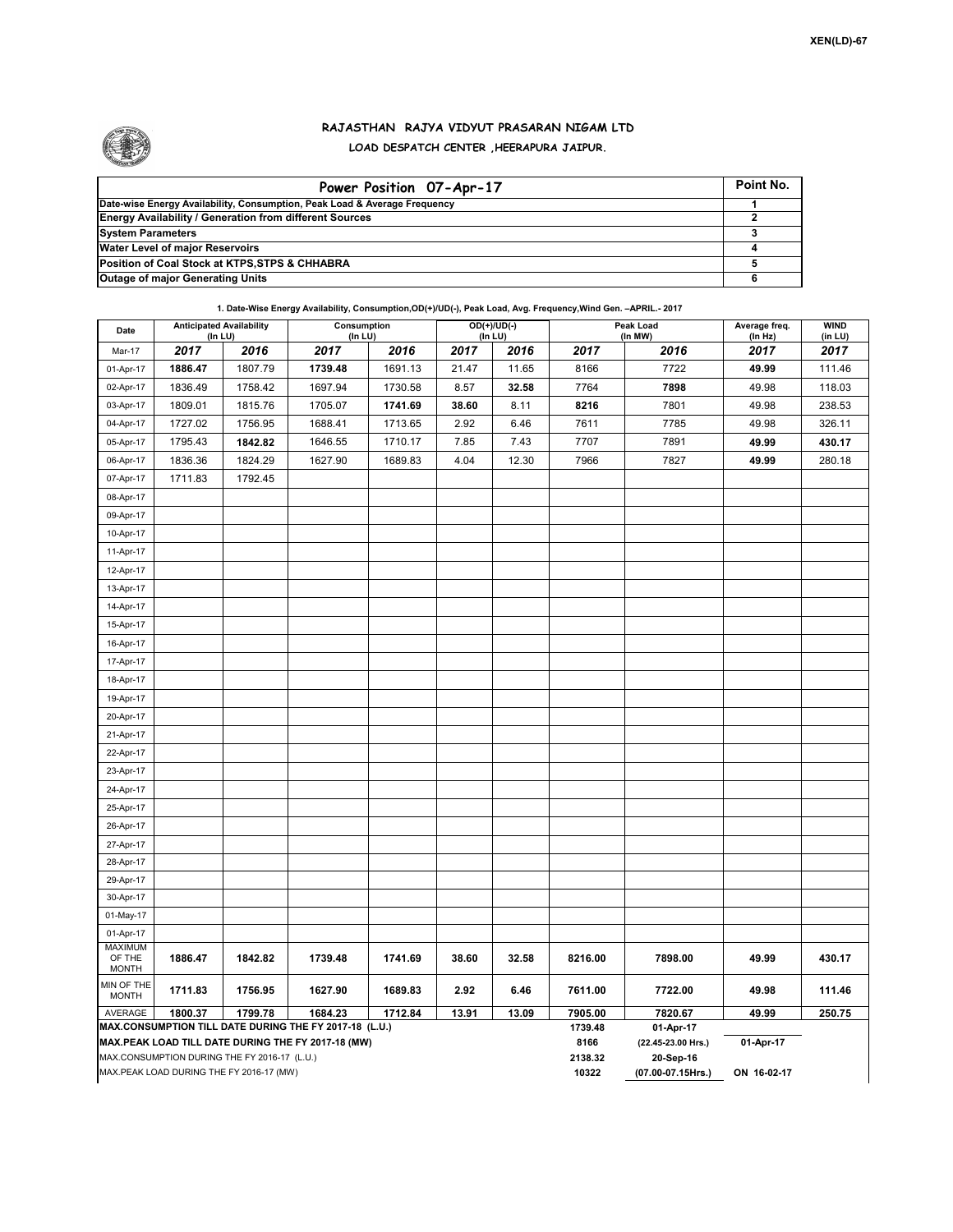| (In LU)      |                                                                                    |                          |                                                |                              |  |  |  |  |  |  |
|--------------|------------------------------------------------------------------------------------|--------------------------|------------------------------------------------|------------------------------|--|--|--|--|--|--|
| S.No.        | Sources Available to Rajasthan / Installed<br>Capacity as on 30.09.2016<br>(In MW) | Prior<br>Avail. For next | Prior<br>assessment of assessment of<br>Avail. | Actual<br>Energy<br>Received |  |  |  |  |  |  |
|              |                                                                                    | Day                      | 6-Apr-17                                       |                              |  |  |  |  |  |  |
| 1            | KTPS (1240/1240)                                                                   | 88.00                    | 88.00                                          | 74.41                        |  |  |  |  |  |  |
| $\mathbf{2}$ | STPS (1500/1500)                                                                   | 55.00                    | 55.00                                          | 44.90                        |  |  |  |  |  |  |
| 3            | DHOLPUR GAS CCPP (330/330)                                                         | 0.00                     | 0.00                                           | 0.00                         |  |  |  |  |  |  |
| 4            | RAMGARH (273.5/273.5)                                                              | 31.00                    | 7.00                                           | 35.21                        |  |  |  |  |  |  |
| 5            | RAPP-A(200/200)                                                                    | 38.00                    | 38.00                                          | 41.89                        |  |  |  |  |  |  |
| 6<br>7       | MAHI (140/140)<br>CHAMBAL (RPS+JS) (135.5/271)                                     | 0.00<br>0.00             | 0.00<br>0.00                                   | 5.00<br>0.00                 |  |  |  |  |  |  |
| 8            | GIRAL LIGNITE (250/250)                                                            | 0.00                     | 0.00                                           | 0.00                         |  |  |  |  |  |  |
| 9            | CHHABRA TPS 1000/1000)                                                             | 218.00                   | 218.00                                         | 303.23                       |  |  |  |  |  |  |
| 10           | ADANI (TPS) + KALISINDH (TPS)                                                      | 284.00                   | 284.00                                         | 215.52                       |  |  |  |  |  |  |
|              | (1200+1200/1320+1200)                                                              |                          |                                                |                              |  |  |  |  |  |  |
| 11           | WIND FARM (3980.40/4119.15)                                                        | 120.00                   | 350.00                                         | 280.18<br>0.00               |  |  |  |  |  |  |
| 12<br>13     | SOLAR POWER(737.70/1295.70)<br>CAPTIVE POWER PLANTS                                | 0.00<br>0.00             | 0.00<br>0.00                                   | 0.00                         |  |  |  |  |  |  |
| 14           | REGIONAL (INTRA STATE) O.A. (VLTPS)                                                | 0.00                     | 0.00                                           | 0.00                         |  |  |  |  |  |  |
| 15           | OPEN ACCESS                                                                        | $-78.37$                 | $-69.42$                                       | $-69.42$                     |  |  |  |  |  |  |
| 16           | BIOMASS - (101.95/119.25)                                                          | 6.00                     | 6.00                                           | 6.49                         |  |  |  |  |  |  |
| 17           | BARSINGHSAR LTPS(250/250)                                                          | 26.00                    | 26.00                                          | 23.53                        |  |  |  |  |  |  |
| 18           | RAJWEST (1080/1080)                                                                | 198.00                   | 198.00                                         | 126.52                       |  |  |  |  |  |  |
| 19           | <b>TOTAL (A): 1-18</b><br><b>BBMB COMPLEX</b>                                      | 985.63                   | 1200.58                                        | 1087.46                      |  |  |  |  |  |  |
|              | a) BHAKRA(230.79/1516.3)                                                           | 12.93                    | 13.23                                          | 13.21                        |  |  |  |  |  |  |
|              | b) DEHAR (198/990)                                                                 | 22.96                    | 15.02                                          | 24.48                        |  |  |  |  |  |  |
|              | c) PONG (231.66/396)                                                               | 3.43                     | 4.37                                           | 3.65                         |  |  |  |  |  |  |
|              | TOTAL : a TO c                                                                     | 39.32                    | 32.62                                          | 41.34                        |  |  |  |  |  |  |
| 20           | <b>CENTRAL STATIONS</b>                                                            |                          |                                                |                              |  |  |  |  |  |  |
|              | d) SINGRAULI (300/2000)                                                            | 79.08                    | 66.05                                          | 45.81                        |  |  |  |  |  |  |
|              | e) RIHAND<br>(310.24/3000)<br>f) UNCHAHAR-I(20/420)                                | 89.62<br>3.17            | 75.23<br>4.48                                  | 56.60<br>3.86                |  |  |  |  |  |  |
|              | g) UNCHAHAR-II& III(61/630)                                                        | 6.83                     | 15.23                                          | 13.31                        |  |  |  |  |  |  |
|              | h) INDIRA GANDHI STPS(JHAJHAR) 0.00/1500)                                          | 0.00                     | 0.59                                           | 0.43                         |  |  |  |  |  |  |
|              | i) NCTPS DADRI St-II (43.22/980) + DADRI-TH                                        | 2.24                     | 5.34                                           | 4.60                         |  |  |  |  |  |  |
|              | j) DADRI GAS (77/830)                                                              | 4.64                     | 8.42                                           | 5.40                         |  |  |  |  |  |  |
|              | k) ANTA<br>(83.07/419)                                                             | 14.43                    | 1.75                                           | 5.96                         |  |  |  |  |  |  |
|              | I) AURAIYA<br>(61.03/663)<br>m) NAPP<br>(44/440)                                   | 0.00<br>5.73             | 0.00<br>5.59                                   | 0.00<br>5.59                 |  |  |  |  |  |  |
|              | n) RAPP-B<br>(125/440)                                                             | 31.18                    | 31.35                                          | 31.35                        |  |  |  |  |  |  |
|              | o) RAPP-C<br>(88/440)                                                              | 11.78                    | 11.78                                          | 11.78                        |  |  |  |  |  |  |
|              | p) SALAL<br>(20.36/690)                                                            | 0.76                     | 3.63                                           | 2.26                         |  |  |  |  |  |  |
|              | (70.37/720)<br>$q)$ URI                                                            | 12.47                    | 11.17                                          | 10.23                        |  |  |  |  |  |  |
|              | r) TANAKPUR (10.86/94)                                                             | 0.23                     | 0.18                                           | 0.25                         |  |  |  |  |  |  |
|              | s) CHAMERA - (105.84/540)<br>t) CHAMERA-II (29.01/300)                             | 23.52<br>4.82            | 12.74<br>3.72                                  | 15.65<br>6.96                |  |  |  |  |  |  |
|              | u) CHAMERA-III (25.21/231)                                                         | 4.84                     | 0.00                                           | 1.38                         |  |  |  |  |  |  |
|              | v) DHAULIGANGA (27/280)                                                            | 1.65                     | 1.65                                           | 2.31                         |  |  |  |  |  |  |
|              | W) DULHASTI (42.42/390)                                                            | 12.09                    | 8.45                                           | 9.56                         |  |  |  |  |  |  |
|              | x) SEWA (13/120)                                                                   | 3.86                     | 3.86                                           | 3.86                         |  |  |  |  |  |  |
|              | y) NJPC (112.00/1500)+RAMPUR(31.808/412.02)                                        | 14.48                    | 10.89                                          | 13.34                        |  |  |  |  |  |  |
|              | z) TEHRI (75/1000)                                                                 | 4.72                     | 4.72                                           | 4.77                         |  |  |  |  |  |  |
|              | aa) KOTESHWR (33.44/400) + PARBATI3 (56.73/520)                                    | 4.10                     | 3.51                                           | 8.57                         |  |  |  |  |  |  |
|              | ab) TALA<br>ac) MUNDRA UMPP (380/4000)                                             | 1.06<br>72.48            | 1.76<br>60.90                                  | 1.76<br>42.56                |  |  |  |  |  |  |
|              | ad) SASAN (372/3960)                                                               | 83.27                    | 65.14                                          | 30.71                        |  |  |  |  |  |  |
|              | ae) FRKKA+KHLGN+TLCHR (70.18/3940)                                                 | 22.42                    | 21.39                                          | 13.01                        |  |  |  |  |  |  |
|              | af) URS POWER(DADRI TH-I)                                                          | 0.00                     | 0.00                                           | 0.00                         |  |  |  |  |  |  |
|              | TOTAL SCHEDULE(a TO af)                                                            | 554.79                   | 472.14                                         | 393.20                       |  |  |  |  |  |  |
|              | LOSSES                                                                             | $-25.97$                 | $-21.15$                                       | $-20.48$                     |  |  |  |  |  |  |
| 21           | NET SCHEDULED<br>BILATERAL (REG.) EXCL. BANKING                                    | 528.82<br>8.10           | 450.99<br>6.60                                 | 372.72<br>7.46               |  |  |  |  |  |  |
| 22           | <b>BANKING</b>                                                                     | 0.00                     | 0.00                                           | 0.00                         |  |  |  |  |  |  |
| 23           | BILATERAL(INTER-REG.). EXCLUDING (ISOA &                                           | 111.77                   | 103.74                                         | 89.80                        |  |  |  |  |  |  |
| 24           | <b>BANKING</b> )<br>INTER STATE OPEN ACCESS (BILATERAL+IEX)                        | 78.37                    | 69.42                                          | 69.42                        |  |  |  |  |  |  |
| 25           |                                                                                    |                          | $-3.00$                                        |                              |  |  |  |  |  |  |
|              | INDIAN ENERGY EXCHANGE<br><b>TOTAL(B): (19 TO 25)</b>                              | $-0.86$<br>726.20        | 635.78                                         | $-3.00$<br>536.40            |  |  |  |  |  |  |
|              | TOTAL GENERATION (A +B) : 1 TO 25                                                  |                          |                                                | 1623.86                      |  |  |  |  |  |  |
|              | OVER DRAWAL (+)/UNDER DRAWAL (-)                                                   |                          |                                                | 4.04                         |  |  |  |  |  |  |
|              | <b>GRAND TOTAL</b>                                                                 | 1711.83                  | 1836.36                                        | 1627.90                      |  |  |  |  |  |  |
|              | LAST YEAR                                                                          | 1792.45                  | 1824.29                                        | 1689.82                      |  |  |  |  |  |  |

## **2.Anticipated Availability/Generation From Different Sources**